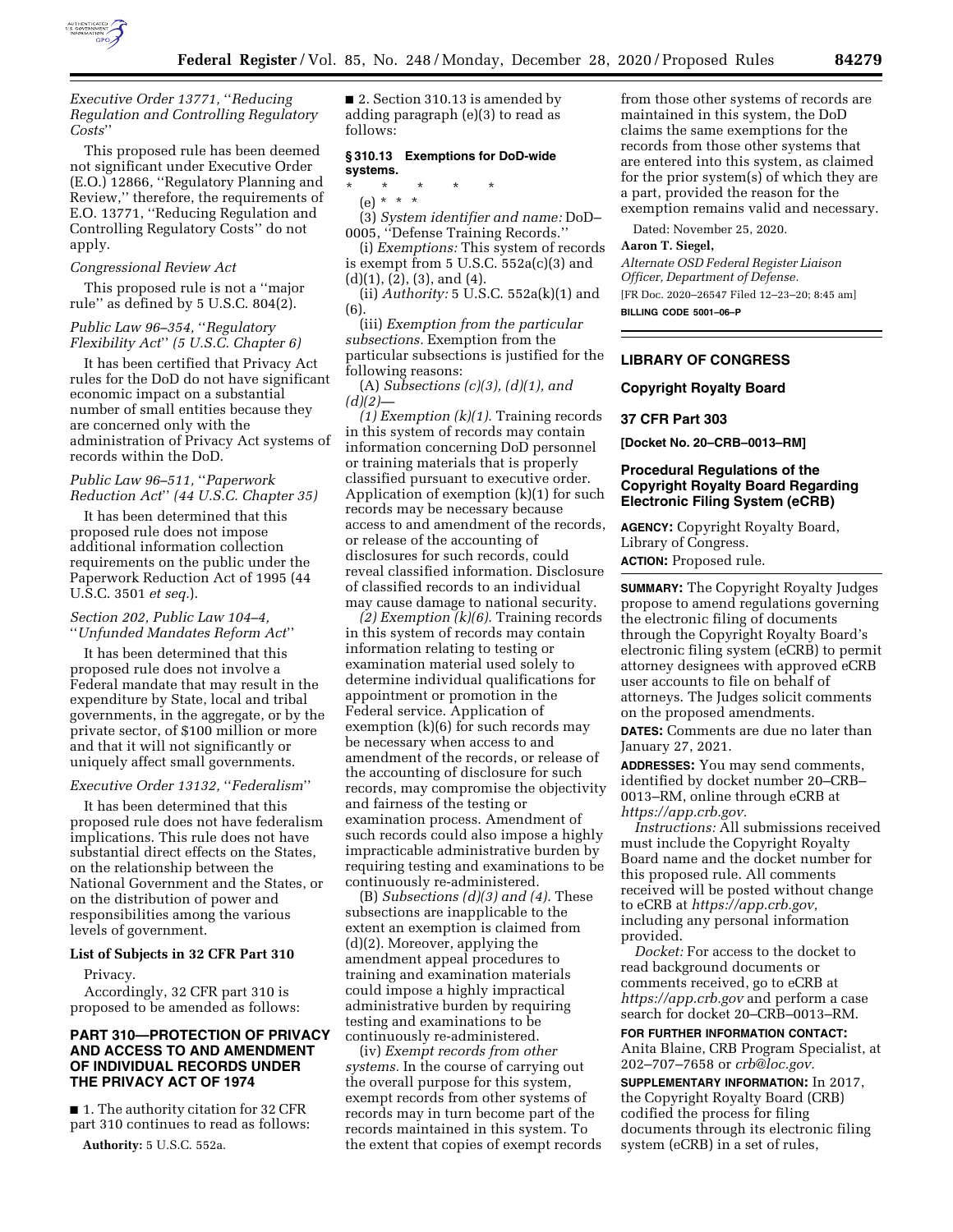including what is currently Rule 303.5 (37 CFR 303.5).1 Rule 303.5(c) lists three categories of people who may obtain eCRB passwords that will authorize them to electronically file documents: (1) Attorneys, (2) *pro se* parties, and (3) claimants. 37 CFR 303.5(c). The Copyright Royalty Judges (Judges) recognized a fourth category of people who might file documents using an attorney's password, namely, an authorized employee or agent of an attorney's law office or organization that would file on the attorney's behalf. *See*  37 CFR 303.5(d). The Judges refer to this fourth category of filers as an ''attorney designee.''

Although the Judges understand and expect that attorneys may not typically personally file the electronic documents that they submit to the CRB, the Judges believe that it is necessary to expressly authorize such practice and to set forth the obligations of attorneys and their designees for the documents that the designees file. eCRB will soon implement multifactor authentication at login which will make the current practice of a designee using an attorney's password impractical. The Judges thus propose adding to Rule 303.5(c) a fourth category of filer that would be required to obtain an eCRB password: Attorney designee. An attorney designee would be defined as ''a person authorized to file documents on behalf of an attorney.''

Under the proposal, an attorney designee would be required to register for an eCRB user account and create a password in order to file documents on an attorney's behalf. The attorney designee's user account would be activated upon approval by the CRB of the attorney designee's completed online registration form. The designating attorney would then authorize the attorney designee using a new function in eCRB. The designating attorney would be responsible for all documents filed on his or her behalf using the attorney designee's password, which would serve as the designating attorney's signature.

The Judges also propose a number of non-substantive changes to Rule 303.5 to account for the addition of the attorney designee and generally to enhance clarity.2

The Judges seek comments on all aspects of the proposal, including

whether or not the proposed new category of filer—attorney designee—is necessary to clarify the obligations and responsibilities of those authorized to file documents electronically on behalf of attorneys.

## **List of Subjects in 37 CFR Part 303**

Administrative practice and procedure, Copyright, Lawyers.

## **Proposed Regulations**

For the reasons set forth in the preamble, the Copyright Royalty Judges propose to amend part 303 of title 37 of the Code of Federal Regulations as follows:

## **SUBCHAPTER A—GENERAL PROVISIONS**

# **PART 303—GENERAL ADMINISTRATIVE PROVISIONS**

### **Subchapter A—**

■ 1. The authority citation for part 303 continues to read as follows:

**Authority:** 17 U.S.C. 803.

## **§ 303.5 [Amended]**

■ 2. Amend § 303.5 by revising it to read as follows:

#### **§ 303.5 Electronic filing system (eCRB).**

(a) *Documents to be filed by electronic means.* Except as otherwise provided in this chapter, all attorneys must file documents with the Copyright Royalty Board through eCRB. Pro se parties may file documents with the Copyright Royalty Board through eCRB, subject to  $§ 303.4(c)(2).$ 

(b) *Official record.* The electronic version of a document filed through and stored in eCRB will be the official record of the Copyright Royalty Board.

(c) *Obtaining an electronic filing password*—(1) *Attorneys.* An attorney must register for an eCRB account and create an eCRB password in order to file documents or to receive copies of orders and determinations of the Copyright Royalty Judges. The attorney's eCRB account and password will be activated upon approval by the Copyright Royalty Board of the attorney's completed online application form available on the eCRB website.

(2) *Attorney designees.* A person authorized by an attorney to file documents on behalf of that attorney (an attorney designee) must register for an eCRB account and create an eCRB password in order to file documents on the attorney's behalf. The attorney designee's eCRB account and password will be activated upon approval by the Copyright Royalty Board of the attorney designee's completed online registration form available on the eCRB website.

(3) *Pro se parties.* A party not represented by an attorney (a pro se party) may register for an eCRB account and create an eCRB password. The pro se party's eCRB account and password will be activated if the Copyright Royalty Judges, in their discretion, approve the pro se party's completed online application form available on the eCRB website. Once a pro se party's application has been approved, that party must make all subsequent filings by electronic means through eCRB.

(4) *Claimants.* Any person desiring to file a claim with the Copyright Royalty Board for copyright royalties must register for an eCRB account and create an eCRB password for the limited purpose of filing claims by completing the registration form available on the eCRB website.

(d) *Use of an eCRB password.* An eCRB password may be used only by the person to whom it is assigned. The person to whom an eCRB password is assigned is responsible for any document filed using that password, except that designating attorneys are responsible for any document filed on the attorney's behalf by an attorney designee.

(e) *Signature.* The use of an eCRB password to log in and submit documents creates an electronic record. The password operates and serves as the signature of the person to whom the password is assigned for all purposes under this chapter III, except that the password of an attorney designee serves as the signature of the designating attorney on whose behalf the document is filed.

(f) *Originals of sworn documents.* The electronic filing of a document that contains a sworn declaration, verification, certificate, statement, oath, or affidavit certifies that the original signed document is in the possession of the attorney or pro se party responsible for the filing and that it is available for review upon request by a party or by the Copyright Royalty Judges. The filer must file through eCRB a scanned copy of the signature page of the sworn document together with the document itself.

(g) *Consent to delivery by electronic means.* An attorney or pro se party who obtains an eCRB password consents to electronic delivery of all documents, subsequent to the petition to participate, that are filed by electronic means through eCRB. Attorneys and pro se parties are responsible for monitoring their email accounts and, upon receipt of notice of an electronic filing, for retrieving the noticed filing. Parties and their counsel bear the responsibility to keep the contact information in their eCRB profiles current.

<sup>1</sup>The rules establishing eCRB were adopted in 2017. Certain of those rules have subsequently been amended and renumbered. *See* 82 FR 18563 (Apr. 20, 2017) and 84 FR 32296 (July 8, 2019).

<sup>2</sup>The proposal to revise the entire section is for ease of reading, but substantive changes are proposed only to the text of paragraphs (c), (d), and (e).